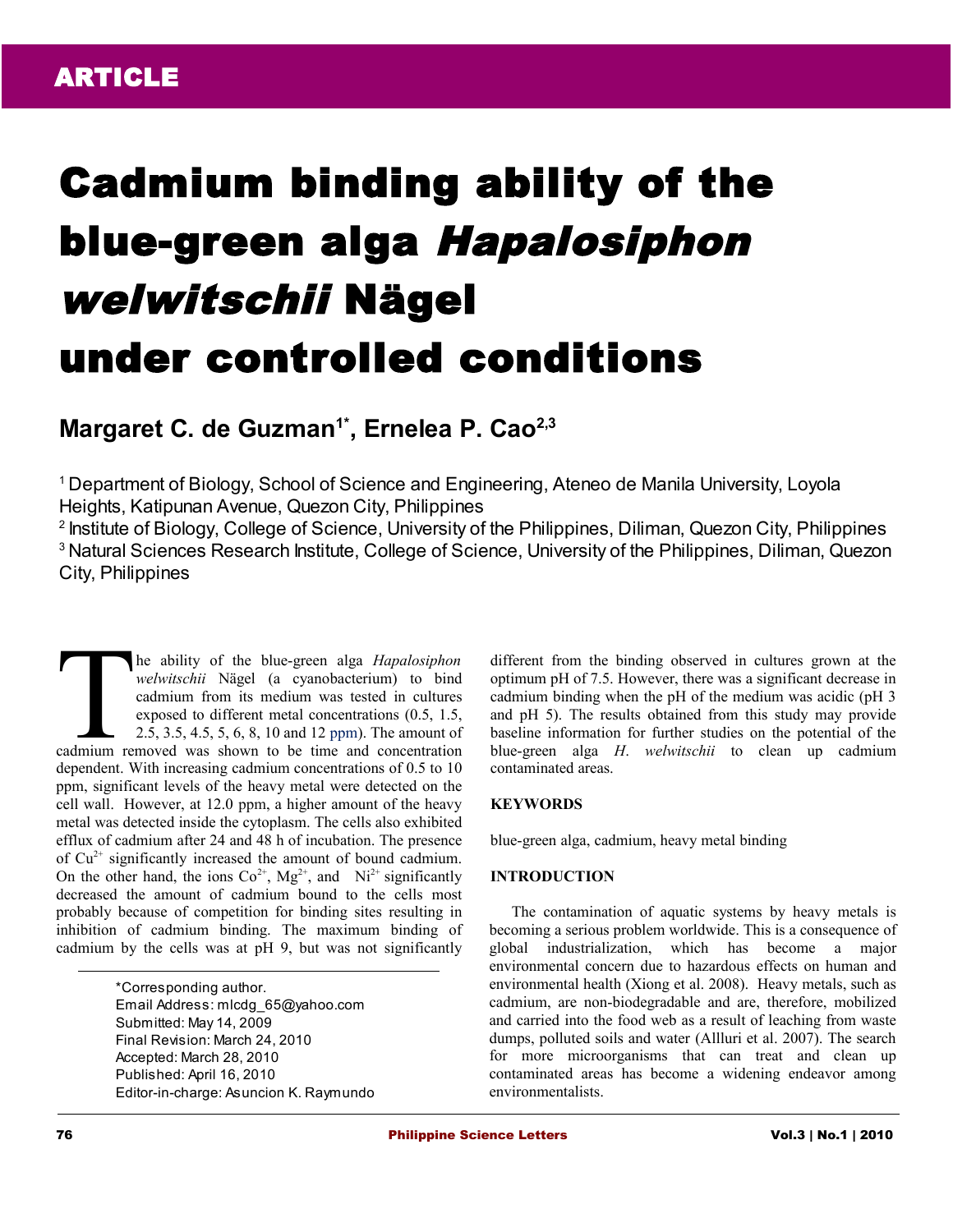Several microorganisms such as bacteria, e.g., *Sedum alfredii* Hance (Xiong et al. 2008), *Stenotrophomonas maltophilia* (Parungao et al. 2007), *Bacillus circulans* strain EB1 (Yilmaz and Ensari 2005), and *Corynebacterium glutamicum* (Choi and Yun 2004); blue-green algae, e.g., *Nostoc calcicola* (Pant 2000), *Synechococcus aquatilis* (Reynaud) strain SY 101 (Vallarta, et al. 1998), and *Anacystis nidulans* (Singh 1985); and microalgae, e.g., *Tetraselmis suecica* (Perez-Rama et al. 2002) and *Chlorella vulgaris* (Carr et al. 1998); have been reported to possess the ability to take up and accumulate heavy metals.

Blue-green algae are considered excellent microorganisms to serve as models for the investigation of environmental problems because they can serve as pollution indicators (Lee et al*.* 1999). These microorganisms can also be used to remove toxic heavy metals like cadmium, since they are normally present in many aquatic ecosystems. The relative ease in culturing and maintaining these photosynthetic prokaryotes makes them suitable agents for bioremediation.

*H. welwitschii* is a free-living, filamentous nitrogen-fixing blue-green alga that was isolated from Uprolo River, which is near a mining plant in Mogpog, Marinduque. Its ability to survive in an area known to be contaminated with various industrial effluents may indicate that this microorganism exhibits some tolerance for heavy metal pollutants. To our knowledge, there has not been much study on this blue-green alga, particularly on its binding of heavy metals. This study aimed to provide an initial investigation on the cadmium-binding ability of *H. welwitschii*.

# **EXPERIMENTAL**

# **Microorganism and culture conditions**

*H. welwitschii* was provided by the Microalgal and Cyanobacterial Laboratory of the Natural Sciences and Research Institute (NSRI), University of the Philippines, Diliman, Quezon City. *H. welwitschii* was cultured in sterilized 400 ml bottles containing 150 ml BG-11 medium at pH 7.5 (Rippka 1988). The cultures were grown at room temperature ranging from  $25^{\circ}$ C – 30°C and with constant illumination using a 40 W white fluorescent lamp. The cultures were placed on a shaker set at 100 rpm to ensure the even distribution of nutrients.

All glassware and polycarbonate containers used in the study were washed with detergent and water, followed by acid-washing with  $5\%$  nitric acid (HNO<sub>3</sub>). The glassware and polycarbonate containers were then rinsed twice with de-ionized distilled water (ddH<sub>2</sub>O) and autoclaved at 15 psi for 15 min at  $121^{\circ}$ C.

A stock solution of 50 mg/L cadmium chloride  $(CdCl<sub>2</sub>)$ , Merck 95%, was prepared. In a range-finding test to determine the tolerance levels of the organism below LD50, the stock solution was diluted to achieve the desired final concentrations of cadmium of 0.5, 1.5, 2.5, 3.5, 4.5, 5.0 6.0, 8.0, 10.0, and 12.0 ppm of CdCl2. Control cultures without cadmium were also included in the test. The methods of Vallarta et al. (1998) were adapted in the

conduct of this study. All cadmium binding experiments were done in triplicate and were conducted twice.

#### **Effect of varying cadmium concentrations**

Thirteen-day old cultures, which correspond to the midlogarithmic growth phase of *H*. *welwitschii*, were harvested and pelleted at 10,000 rpm for 25 minutes. The pellets were then washed with ultra-pure water (triple distilled, deionised). A total of 0.12 g wet weight of cells was used in each of the cadmium exposure treatments because this weight represented the minimum biomass that showed cadmium binding in a preliminary experiment. The samples were maintained at pH 7.5 at room temperature for 2 h with constant illumination. After 2 h, the samples were transferred into 30 ml centrifuge tubes and spun at 10,000 rpm for 20 min. The supernatants were collected and the pellets were washed with ultra-pure water to remove all unbound cadmium ions from the cell. After washing, the pellet was re-suspended twice in 10 ml 0.01 M Ethylenediaminetetraacetic Acid (EDTA) to further remove the cell wall-bound cadmium (Perez-Rama et al. 2002). The suspension was centrifuged for 20 min at 10,000 rpm and the supernatants were collected. The remaining pellets were digested overnight with  $1:1$  volume ratio of concentrated  $HNO<sub>3</sub>$ and the digested pellets were filtered the following day using a Whatman #42 filter paper. The collected supernatants and the acid-digest filtrates were prepared for metal analysis.

# **Time-dependency for cadmium binding**

Cultures of *H. welwitschii* cells at the mid-logarithmic phase of growth were harvested and then washed with ultrapure water. The same amount of biomass of 0.12 g wet weight of cells was added individually to 10 test tubes with 10 ml BG-11 medium (pH 7.5) treated with 5 ppm Cd. The cultures were agitated continuously under lighted conditions (40 W fluorescent lamps) at room temperature. After 2 h of incubation, the cultures were collected at these time intervals: 2.6, 3.2, 3.8, 4.3, 4.9, and 5.6 h. The collected samples were spun and the supernatants and pellets were collected as described above.

# **Efflux Mechanism**

To determine whether an efflux mechanism can also take place in the organism, the 40 ml culture medium left in the time course set-up was collected after one day of incubation. The samples were then centrifuged at 10,000 rpm for 20 min. The supernatant from each sample was collected to represent the amount of cadmium that was effluxed into the medium. The pellets were washed twice with, and resuspended in, 20-ml ultrapure water. Each sample was incubated for 24 h under lighted conditions at room temperature. After 24 h, the samples were centrifuged at 10,000 rpm for 20 min. The collected supernatant represents the excluded or effluxed intracellular cadmium. All collected samples were prepared for metal analysis.

# **Effect of divalent cations**

Fifty ml Erlenmeyer flasks with 20 ml of BG-11 medium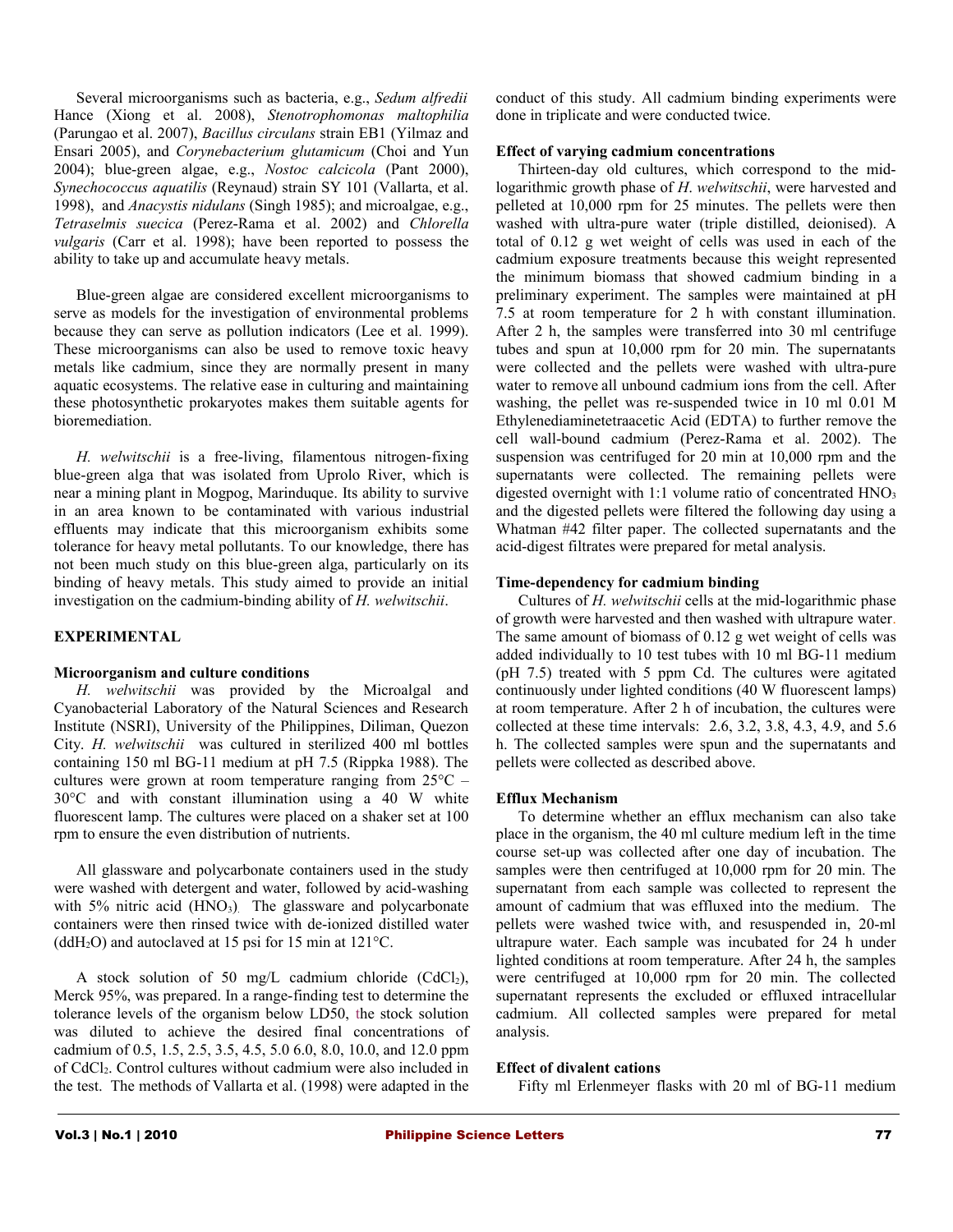were separately treated with equal amounts of 5 ppm cadmium and the test metal ions. The four cations used were  $Co^{2+}(AR, \mathbb{R})$  $Co(NO<sub>3</sub>)<sub>2</sub>6H<sub>2</sub>O)$ ,  $Ni<sup>2+</sup>(AR, Ni(NO<sub>3</sub>)<sub>2</sub>6H<sub>2</sub>O)$ ,  $Cu<sup>2+</sup>(AR,$  $Cu(NO<sub>3</sub>)<sub>2</sub>6H<sub>2</sub>O)$  and  $Mg<sup>2+</sup>(AR, MgCl<sub>2</sub>6H<sub>2</sub>O)$ . The same amount of biomass of 0.12 g wet weight of cells of *H. welwitschii*, as used in the other set-ups, was inoculated in each treatment under lighted conditions and at room temperature for 2 h. After 2 h, the samples were collected and centrifuged as described earlier.

#### **Effect of pH**

Test tubes with 10 ml of BG-11 medium (pH 7.5) and 5 ppm cadmium were prepared with the pH adjusted to 3, 5, 9 and 11 using either 1N HCl or 1N NaOH. The same amount of biomass of 0.12 g *H. welwitschii* used in the earlier experiments was added to each medium and incubated at room temperature with constant illumination and agitation. After 2 h, the samples were collected following the procedure described earlier.

# **Preparation of liquid samples for metal analysis**

Supernatants collected from each sample and acid-digest filtrates were placed in separate 50 ml beakers and covered with watch glass. The beakers were placed on a hot plate and were evaporated to about 15-20 ml under the fume hood at just below boiling temperature. The solutions were cooled, after which, 3 ml of  $1N HNO<sub>3</sub>$  and  $3$  ml of ultra-pure water were added. The samples were again heated to a gentle reflux and were evaporated to near dryness. The addition of HNO<sub>3</sub> and ultra-pure water was repeated until the digests were light in color or did not change in appearance after continued refluxing. The samples were again evaporated to near dryness. Three ml of 1:1 1N  $HNO<sub>3</sub>$  and ultra-pure water were added to dissolve any precipitate or residue that may have resulted from evaporation. The beaker walls and the watch glass coverings were also

washed with ultra-pure water and the washings were filtered through a Whatman #42 filter paper to remove silicates and other insoluble material. The final volume was adjusted to 5 ml by adding ultra-pure water. All prepared samples were placed in acid-washed polycarbonate vials and submitted to the Institute of Chemistry of the University of the Philippines, Diliman, Quezon City for Flame Atomic Absorption Spectrophotometry (FAAS). The results of the analysis of the supernatants collected after washing with EDTA represent the amount of cadmium bound to the cell wall (Soares et al. 2002). The acid digestion of the pellets with concentrated HNO<sub>3</sub>, which disrupts the cell wall and opens up the cytoplasm, provides the amount of cadmium located in the cytoplasm (Perez-Rama et al. 2002).

# **Statistical Analyses**

The data were analyzed using the statistical software program SPSS version 10. Analysis of Variance (ANOVA) was done to compare the treatments performed simultaneously. The Duncan's Multiple Range Test (DMRT) was done for treatments which showed significant difference in the ANOVA. The level of significance was set at  $p < 0.05$ .

#### **RESULTS AND DISCUSSSION**

#### **Effect of varying cadmium concentrations**

The metal binding capacity of microorganisms has led to several studies designed to evaluate the potential of microbes in removing toxic metals from contaminated environments. In this study, we show that *H*. *welwitschii*, a free-living, nitrogen-fixing blue-green alga isolated from a river near a mining plant in Mogpog, Marinduque, displays a high binding ability to remove cadmium from its culture medium.



**Figure 1**. Effect of varying cadmium concentrations (ppm) on the binding by *H. welwitschii* cells. The values represent mean ±SEM of three replicates.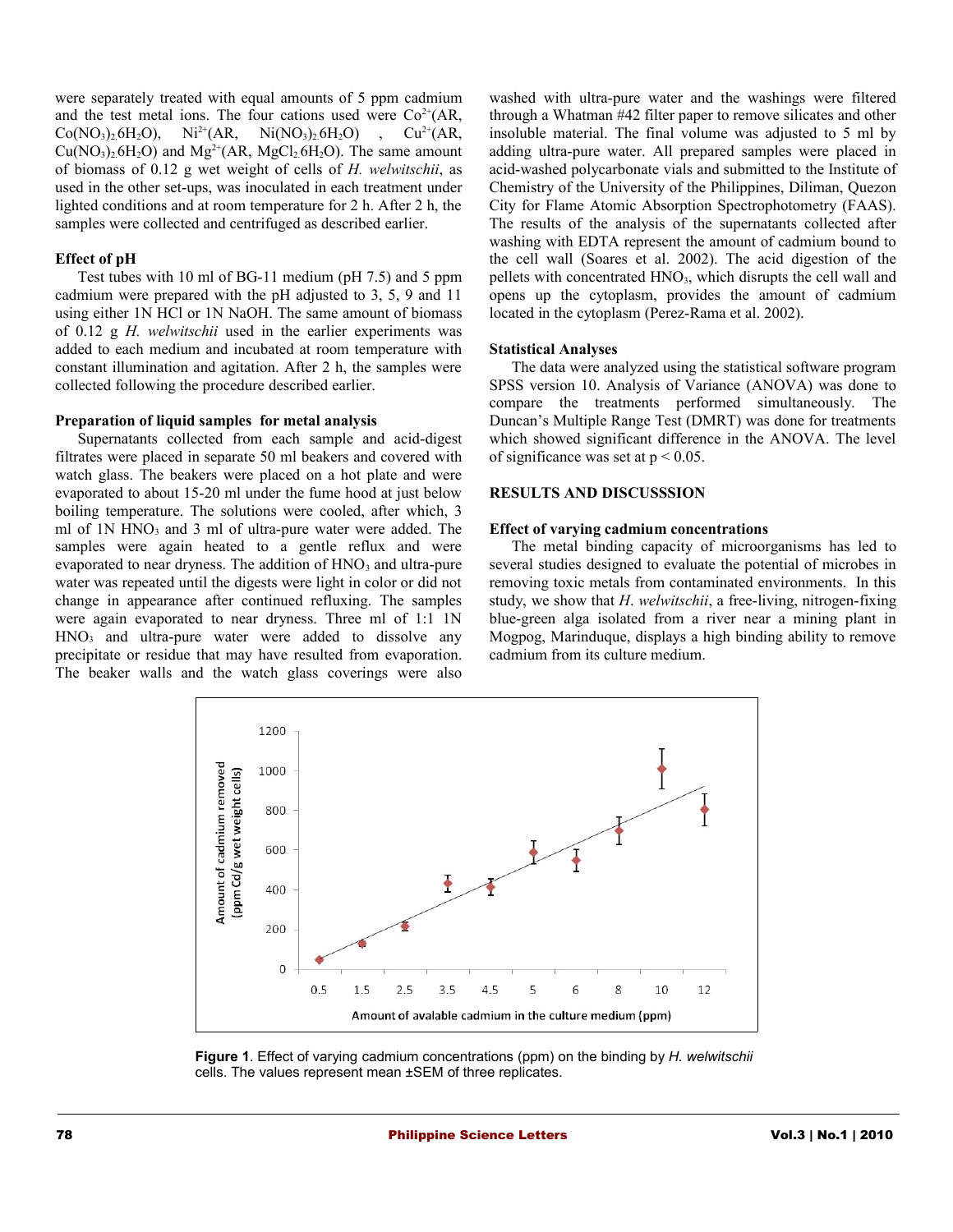

**Figure 2**. Effect of available cadmium concentrations on the cellular location in *H. welwitschii* cells. The cadmium ions were located either on the cell wall ( $\Box$ ) or inside the cytoplasm ( $\Box$ ) as determined cells. The cadmium ions were located either on the cell wall  $($   $\Box$  ) or inside the cytoplasm ( by Flame Atomic Absorption Spectroscopy (FAAS). Error bars represent standard error of the means. The values represent mean ±SEM of three replicates.

 After 48 h of incubation, the amount of cadmium bound was shown to be concentration dependent (Fig. 1). Treatment with various concentrations of cadmium solutions showed that, as the concentration of available cadmium was increased, the amount of cadmium bound also increased, up to the highest concentration tested. The lowest available cadmium concentration of 0.5 ppm resulted in the lowest amount of cadmium removed (47.4 ppm Cd/g wet weight cells), while the highest amount of cadmium removed (1010 ppm Cd/g wet weight cells) was observed at 10 ppm. The amounts of cadmium removed from the medium, at other concentrations of cadmium, were not significantly different from each other. However, at the highest available cadmium concentration of 12 ppm, the amount removed decreased significantly (805.0 ppm Cd/g wet weight cells) compared to the amount removed at 10 ppm (1010.0 ppm Cd/g wet weight cells).

It is possible that the binding of cadmium to *H. welwitschii* cells was dependent on the ratio of the external free metal ion concentration (Brady and Duncan 1994). Ybarra and Webb (1998) also noted that the uptake of metal ions by cells depends on the maintenance of a concentration gradient across bacterial cell membranes. With regards to the decline in the amount of cadmium by the blue green algal cells at 10 ppm, this observation might indicate that the 0.12 g of wet cells is not enough to bind more cadmium. It is therefore suggested that a study on the effect of varying weights of *H. welwitschii* cells be done because it is likely that the amount of cadmium removed could also be dependent on the weight of the blue green algal cells. As in the study done by Hamdy (2000), the amount of cadmium removed increased when the biomass of the alga

*Laurencia obtuse* was increased. Also, in the study by Carr et al. (1998), increasing the cell number of *Chlorella vulgaris* significantly increased the efficiency of metal removal.

One of the ways microorganisms are used in the bioremediation of industrial wastes and other polluted environments is by their ability to take up heavy metals. Heavy metal uptake processes by biological cells are known under the general term biosorption (Yilmaz and Ensari 2005). Biosorption may include sequestering and binding the heavy metal to the cell wall, thus preventing the metal from reaching the intracellular cytoplasm, or by accumulating the metal inside the cytoplasm by binding to specific components, such as metallothionein (Silver and Misra 1988).

In this initial investigation on the ability of *H. welwitschii* to bind cadmium from its culture medium, it was shown that significantly higher amounts of cadmium were adsorbed on the cell wall than in the cytoplasm when the cultures were exposed to  $0.5$  to  $10$  ppm CdCl<sub>2</sub> (Fig. 2). However, when the cells were incubated with  $12.0$  ppm CdCl<sub>2</sub>, a higher amount of the cadmium was located inside the cytoplasm compared to the amount found on the cell wall**.** 

The binding of metal ions to the extracellular surface is the first mechanism employed by microorganisms in reducing the toxicity of the metal, or in increasing its resistance to the metal (Perez-Rama et al. 2002; Macfie and Welbourn 2000; Ybarra and Webb 1998). The cell wall plays an important role in the binding of metals to microorganisms by sequestering the metals (Carr et al. 1998; Gnassia-Barelli and Romeo 1985).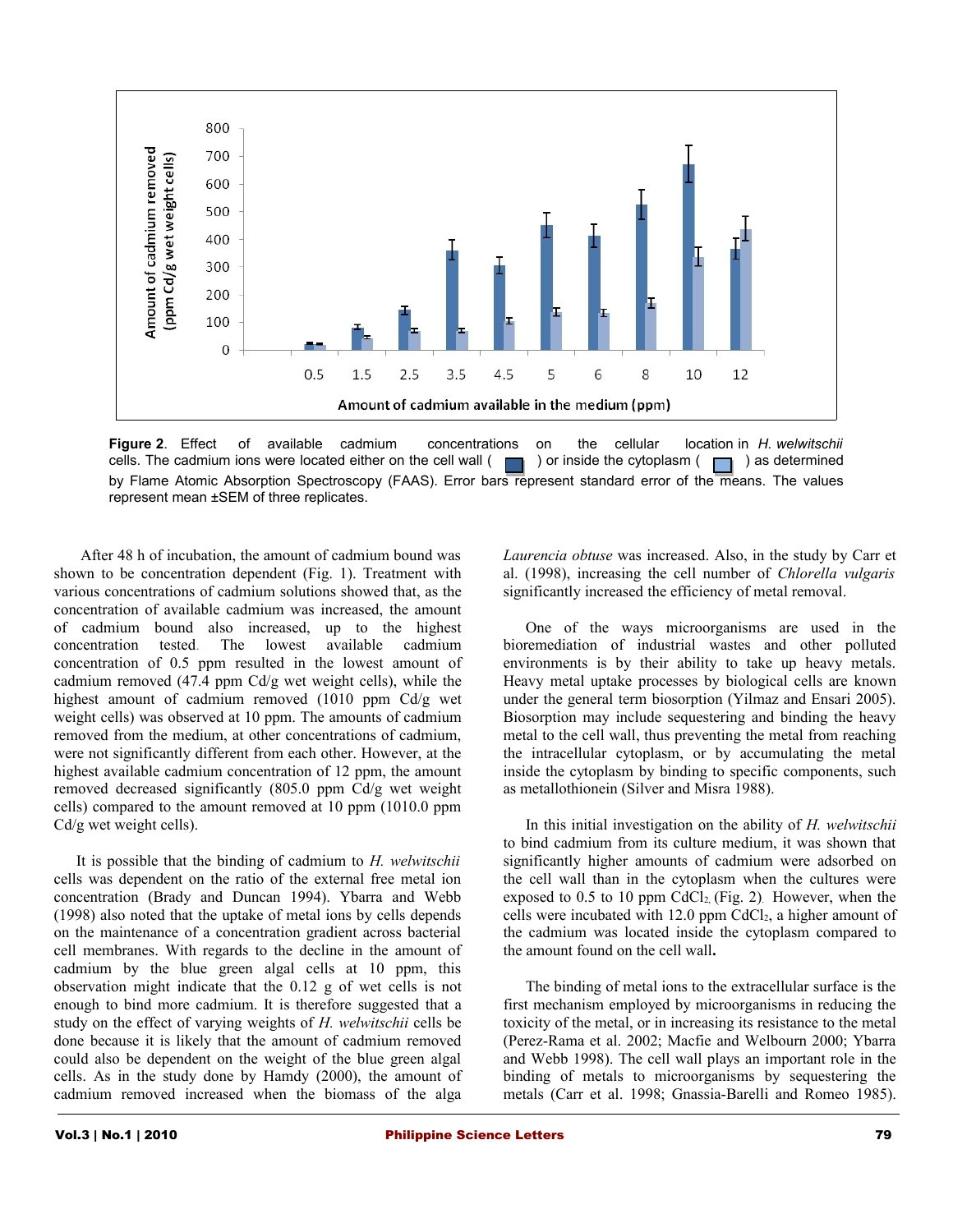

**Figure 3**. Experimental data ( ) and fitted linear form for the time course of cadmium removal by 0.12 g of *H. welwitschii* cells exposed to 5 ppm of cadmium. The data represent total mean amount of cadmium recovered in both cell wall and in the cytoplasm. The values represent mean ± SEM of three replicate.



**Figure 4**. The amount of cadmium bound to the cell wall ( ) and to the cytoplasm ( ) of *H. welwitschii* as a function of time. Error bars represent standard deviation of the mean. Error bars represent standard error of the means. The values represent mean ±SEM of three replicates.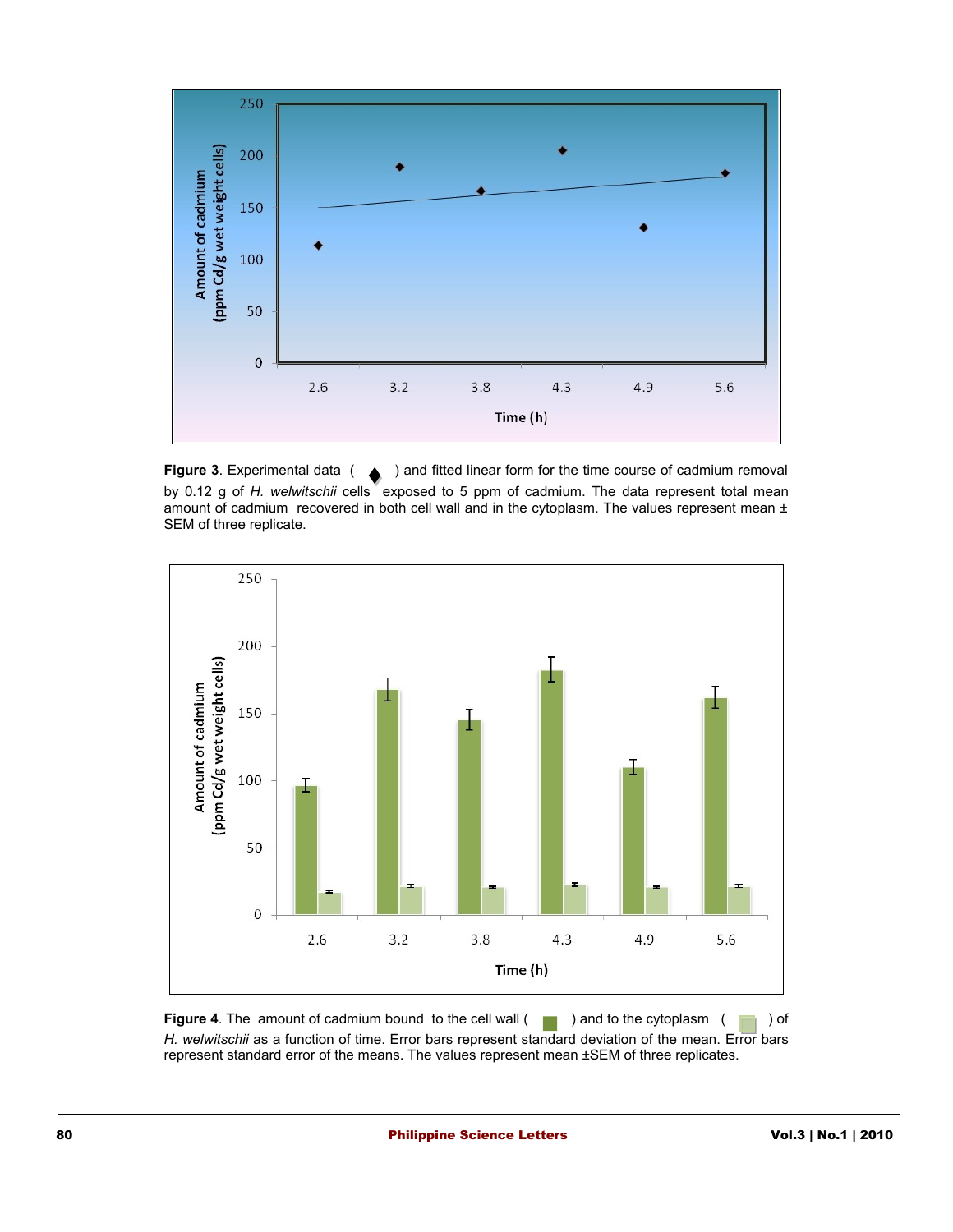The cells of blue-green algae are enclosed by a rigid cell wall made up of peptidoglycans, which consist of linear chains of the disaccharide *N-*acetylglucosamine-β 1,4-*N-*acetylmuramic acid with peptide chains (Gupta et al. 2000). In the case of cadmium, it is possible that the metal binds to the cell wall because of electrostatic interaction between the positively-charged metal  $(Cd^{2+})$  and the negatively-charged groups on the cell surface, e.g., the carboxyl groups and the lipopolysaccharide phosphoryl groups (Kapoor and Viraraghavan 1997).

The location of cadmium inside the cytoplasm at the highest cadmium treatment of 12 ppm suggests the possibility of bioaccumulation of metals in *H. welwitschii*. It can be inferred from this result that, at high cadmium treatments, all the binding sites on the cell wall have already been occupied, so that the metal slowly diffuses through the membrane and into the cytoplasm. In the cytoplasm, the cadmium can be linked to ligands, which are known to bind heavy metals. These ligands include sulfhydryl-containing molecules, like amino acids, peptides and proteins (Perez-Rama et al. 2002; Kennish 1982). A common protein known to bind heavy metals within the cytoplasm is metallothionein (Berger and Thomaser 1995; Harr et al. 1990; Hamer 1986; Nagano et al. 1984). In a separate study that the authors have conducted, metal tolerance genes (*smtA* and *smtB*) encoding for a group of metallothioneins, were found in cadmium treated and untreated cells of *H. welwitschii* (de Guzman and Cao, unpublished results).

#### **Time-dependency for cadmium binding**

Although it was not the primary aim of this work to study the kinetics of uptake of the metal, a short-term study (i.e., 5.6 hours) of the binding of 5 ppm cadmium by *H. welwitschii* cells was performed. In assays done at intervals of 35 minutes, it was found that certain amounts of cadmium were removed by the cells from the medium (Fig. 3). This suggests that the binding of cadmium by this blue-green alga is a function of exposure time, at least in the early period of metal removal, in agreement with the results of others (Chen and Pan 2005; Choi and Yun 2004; You and Park 1998; Romeo and Gnassia-Barelli 1985; Singh 1985). A short-term metal ion binding study with a different cyanobacterial biomass had been conducted by Gardea-Torresdy et al. (1998), where the time intervals used were 5, 10, 15, 30, 60, 90, and 120 min. In that study,  $Pb^{2+}$ ,  $Cd^{2+}$ , and  $Ni^{2+}$  were bound immediately within the time span, while  $Cu^{2+}$  and  $Cr^{2+}$  required longer times to reach maximum adsorption.

In the 5.6 h of contact time of cadmium to *H. welwitschii* Nägel, almost 1 ppm or about 20 % of the initial 5 ppm of cadmium added to the culture of cadmium was removed by 0.12 g wet weight cells. This result is relatively high compared to the maximum 2.5 % of 10 mg  $l<sup>-1</sup>$  cadmium accumulated in 15 days by *Chorella stignamatophora* (Rebhun and Ben-Amotz 1984). This is an indication that even at a short time of exposure to the metal, *H. welwitschii* Nägel cells are capable of removing the metal from its medium. However, the relatively short period of time of exposure did not reveal the equilibrium or saturation point of cadmium binding by the *H. welwitschii* cells. It is therefore recommended in future studies to extend the exposure and sampling time.

The amount of cadmium bound to the cell wall was significantly higher compared to the amount of cadmium accumulated in the cytoplasm by the *H. welwitschii* Nägel



**Figure 5**. The amount of cadmium remaining in the medium after 2 h of incubation and every 35 mins thereafter. After 24 and 48 h of incubation from the last sampling time, a sigificant increase in the amount of cadmium effluxed into the medium was noted.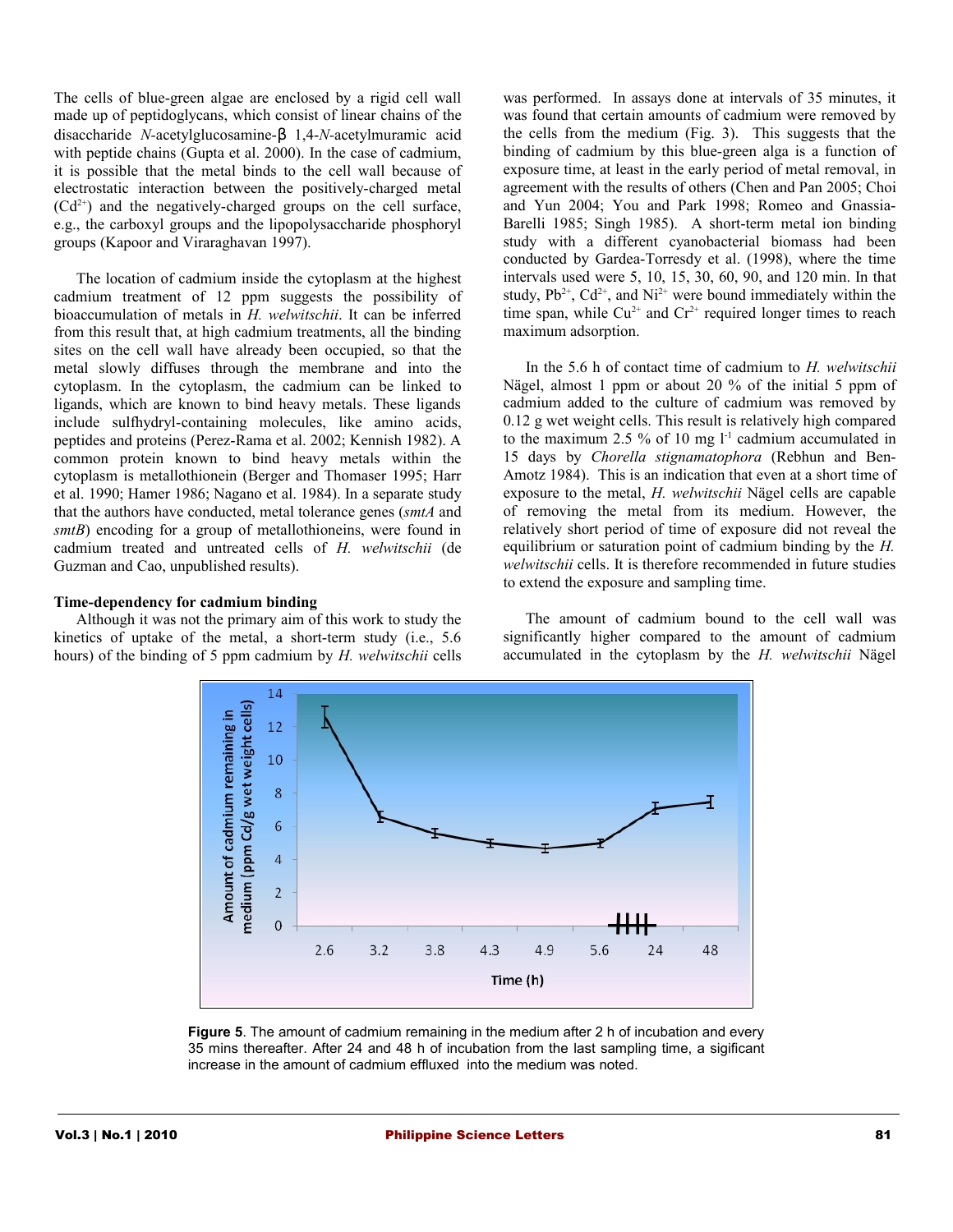

**Figure 6.** Relative percentage of cadmium bound by *H. welwitschii* cells in the presence of other divalent cations.

cells during the 5.6 h of incubation (Fig. 4).

# **Efflux mechanism**

The process of exclusion or efflux of heavy metals by microorganisms is one way by which they become tolerant to heavy metals (Jain 1990). In this study, *H. welwitschii* cells displayed an efflux or exclusion of the intracellularly-bound cadmium to the external medium after 24 and 48 h of incubation. The remaining culture medium used in the time course experiment was used to determine cadmium efflux by the cells of *H. welwitschii*. A significant decrease in the amount of residual cadmium was noted at 3.5 h and up to the last sampling time of 5.6 h (Fig. 5). However, 24 and 48 h of further incubation revealed that the amount of cadmium in the medium significantly increased. Silver and Phung (1996) noted that one of the mechanisms by which microorganisms reduce their toxicity to heavy metals in their systems is through energydependent efflux of the toxic ions. Some strains of *Staphylococcus aureus* (Tynecka et al. 1981) and *Synechococcus aquatilis* SY01 (Vallarta et al. 1981) also displayed an efflux mechanism. The efflux mechanism was reported to be regulated by numerous plasmid-encoded genes. The cyanobacterium *Synechocystis* PCC6803 responds to cadmium stress by negative and positive regulation of genes that operate in metal uptake and export, respectively (Houot et al. 2007). Also in another cyanobacterium, *Anabaena* PCC 7120, a novel Zn<sup>2+</sup>/Pb<sup>2+</sup>/Cd<sup>2+</sup>responsive operon that consists of genes which encode for a  $Zn^{2+}/Pb^{2+}$  CPx – ATPase efflux pump (*aztA*) was identified and characterized by Liu et al. (2005).

Since an efflux of the intracellularly bound cadmium was established in this study, it is suggested that the exact time when the metal ions starts to be excluded into the medium and becomes significant in level be determined. This is to ensure that the potential of *H. welwitschii* to remove cadmium from the medium will not be jeopardized by its own cellular mechanism of protecting itself from the toxic effects of the heavy metal. Comparing the amount of cadmium effluxed by *H. welwitschii* cells to the amount effluxed by *Synechococcus aquatilis* SY01 (Vallarta, et al. 1998), the amount effluxed by *H. welwitschii* is significantly lower (0.0002 mg Cd).

# **Effect of divalent cations**

The presence of other divalent cations had a significant effect on the removal of cadmium by *H. welwitschii.* A significantly high percentage of cadmium was removed in the presence of Cu  $2^+$  compared with cadmium alone, 34% and 21%, respectively (Fig. 6). On the other hand, the percentage of cadmium removed by the cells in the presence of  $Mg^{2+}$  was not significantly different when compared to cultures with cadmium alone. The binding of cadmium in the presence of the divalent cations cobalt and nickel had the least percentage of cadmium detected in the cells (14% and 12%, respectively).

The presence of some competing ions generally affects the adsorption of heavy metal ions and can reduce the efficiency of metal removal (Sampedro et al. 1995). In this study, the divalent cations  $Co^{2+}$ , Mg<sup>2+</sup>, and Ni<sup>2+</sup>, were found to reduce the amount of cadmium that can be bound by the blue-green algal cells. These ions could have affected the binding of cadmium by direct competition for negatively-charged binding sites (Yun and Volesky 2003). In the presence of  $Cu^{2+}$ , significantly high amounts of cadmium were removed by *H. welwitschii* cells. There seems to be no competition for binding sites between these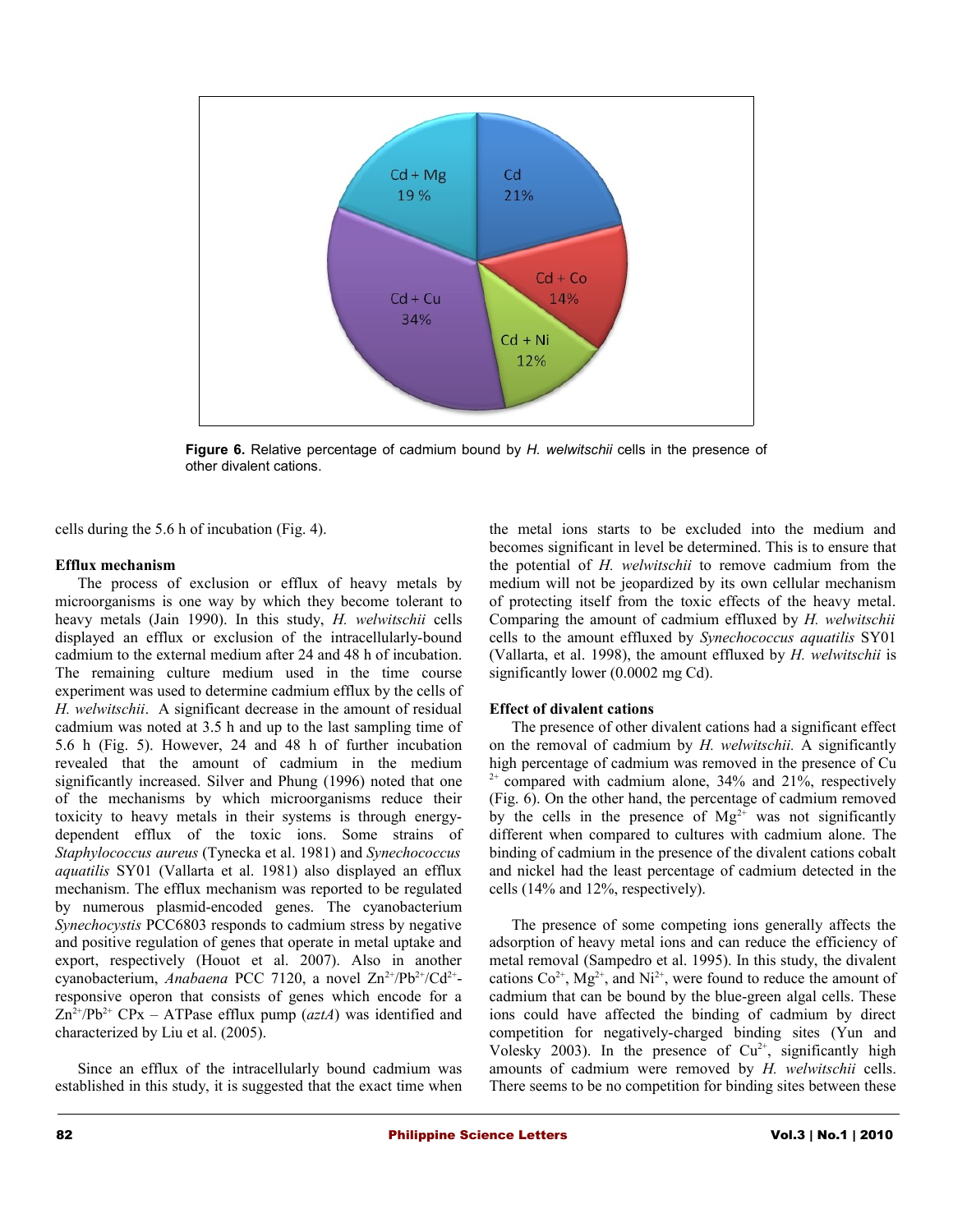

**Figure 7**. The competitive effect of other divalent cations (5 ppm) on the cellular locations of the cadmium bound by *H. welwitschii* cells. The cadmium ions were detected on the cell wall ( $\Box$ ) and in the cytoplasm  $( \Box)$ . Error bars represent standard error of the means. The values represent mean ±SEM of three replicates.



**Figure 8.** The effect of pH of the culture medium on the removal of cadmium ions from the culture medium by *H. welwitschii*. The optimum pH for growth of the culture is 7.5. Error bars represent standard error of the means. The values represent mean ±SEM of three replicates.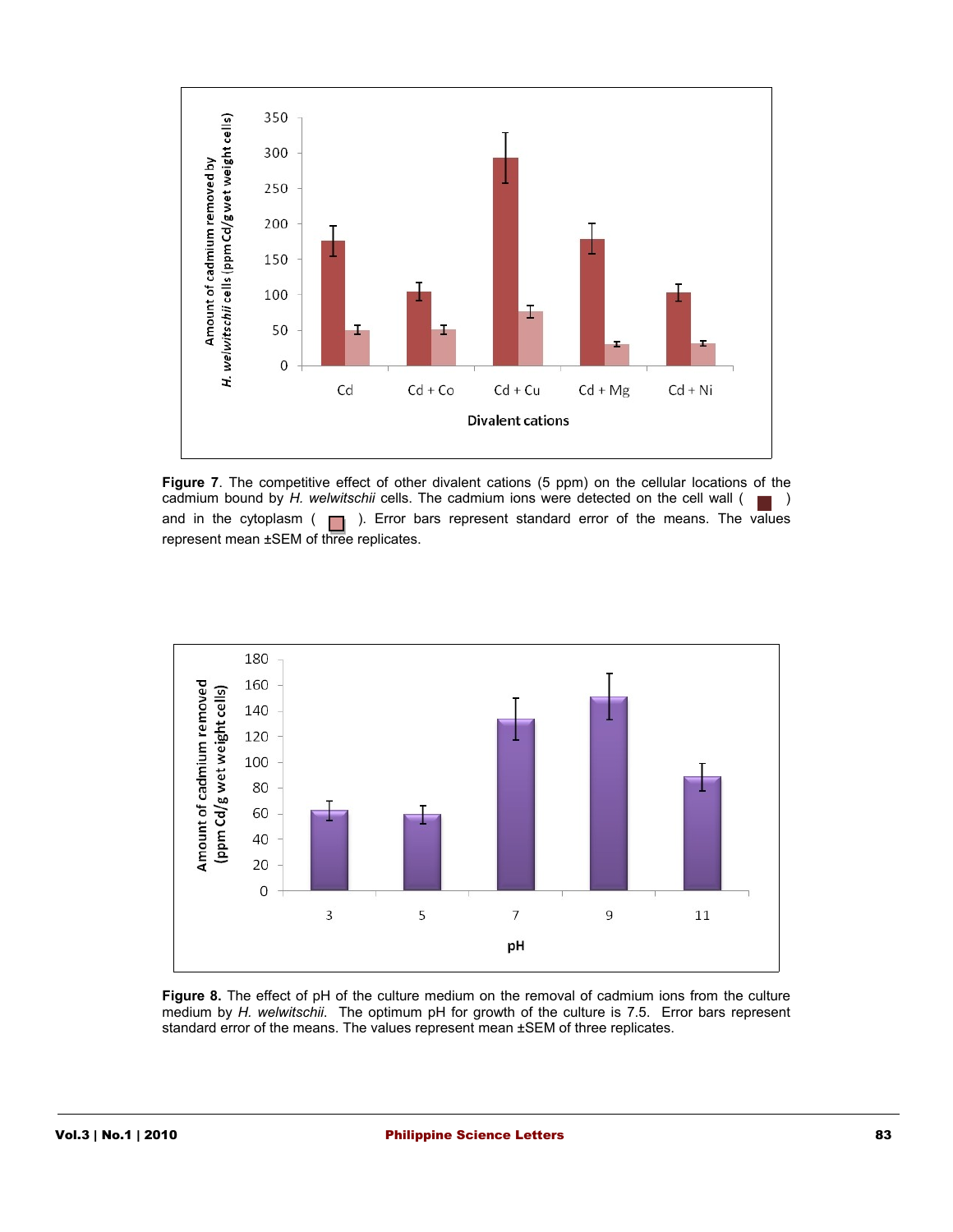

**Figure 9**. Cellular locations of cadmium ions removed b *H. welwitschii* as determined by pH of the culture medium. The removed cadmium ions were either located on the cell wall ( $\Box$ ) or inside the cytoplasm ( $\Box$ ). Error bars represent standard error of the means. The values represent mean ±SEM of three replicates.

two ions. It is also possible that  $Cu^{2+}$  did not compete with cadmium because, in trace amounts, it is required for cellular growth and maintenance of metabolic functions (Gilotra and Srivastava 1997).

Similar to the results obtained from the time course and effect of varying cadmium concentrations, significant amounts of cadmium ions were adsorbed on the cell surface of *H. welwitschii* cells compared to the amount of cadmium located intracellularly (Fig 7). The highest amount of cadmium assayed on the cell surface was 293.3 ppm/g wet weight cells in cultures exposed to 5 ppm of cadmium together with the same amount of copper. This amount is significantly higher compared to the adsorbed cadmium in cultures exposed to cadmium alone (176.2 ppm/g wet weight cells). The amount of cadmium detected on the cell surface in cultures exposed to 5 ppm cadmium together with the same amount of the divalent cation magnesium was not significantly different from the amount in cadmium alone (178.9) ppm/g wet weight cells). The least amount of cadmium was found on the cell surface of the blue-green algal cells in cultures exposed to cadmium together with the divalent cations cobalt and nickel (104.8 and 103 ppm/g wet weight cells, respectively).

The highest amount of cadmium found in the cytoplasm of the *H. welwitschii* cells was also noted in cultures exposed to 5 ppm cadmium together with the same amount of copper (76.2 ppm/g wet weight cells). On the other hand, a different observation was noted in the amount of intracellular cadmium taken up by the *H. welwitschii* cells when exposed to the same

amount of cadmium and other divalent cations. In the case of cadmium adsorbed on the cell wall, the levels found in the cultures exposed to cadmium alone and in the cultures exposed to cadmium together with magnesium were not significantly different. The same was noted in cultures exposed to cadmium together with cobalt and nickel. In terms of the levels taken up intracellularly, the amounts of cadmium detected in cultures exposed to cadmium alone and together with cobalt were not significantly different (50.3 and 50.7 ppm/g wet weight cells, respectively). The least amounts of intracellular cadmium were found in cultures exposed to cadmium together with magnesium and nickel (30.6 and 31.5 ppm/g wet weight cells, respectively).

#### **Effect of pH**

A significantly lower amount of cadmium was removed at pH 3 and 5 (Fig. 8). The ability of the *H. welwitschii* cells to bind cadmium from the contaminated medium was greatly enhanced at pH 9. This amount however, is not significantly different from the amount removed by the cells at pH 7.5, which is the normal pH of its growth medium. The amount of cadmium removed at pH 11 was significantly lower than the amounts removed at pH 7.5 and 9, but significantly higher than the amount removed at pH 3 and 5. Again, in terms of cellular distribution of cadmium in the *H. welwitschii* cells, a significantly higher amount was detected in the cell wall than within the cytoplasm regardless of the pH of the culture medium (Fig 9).

The pH dependence of the removal of cadmium by *H. welwitschii* is not much different from the observation made by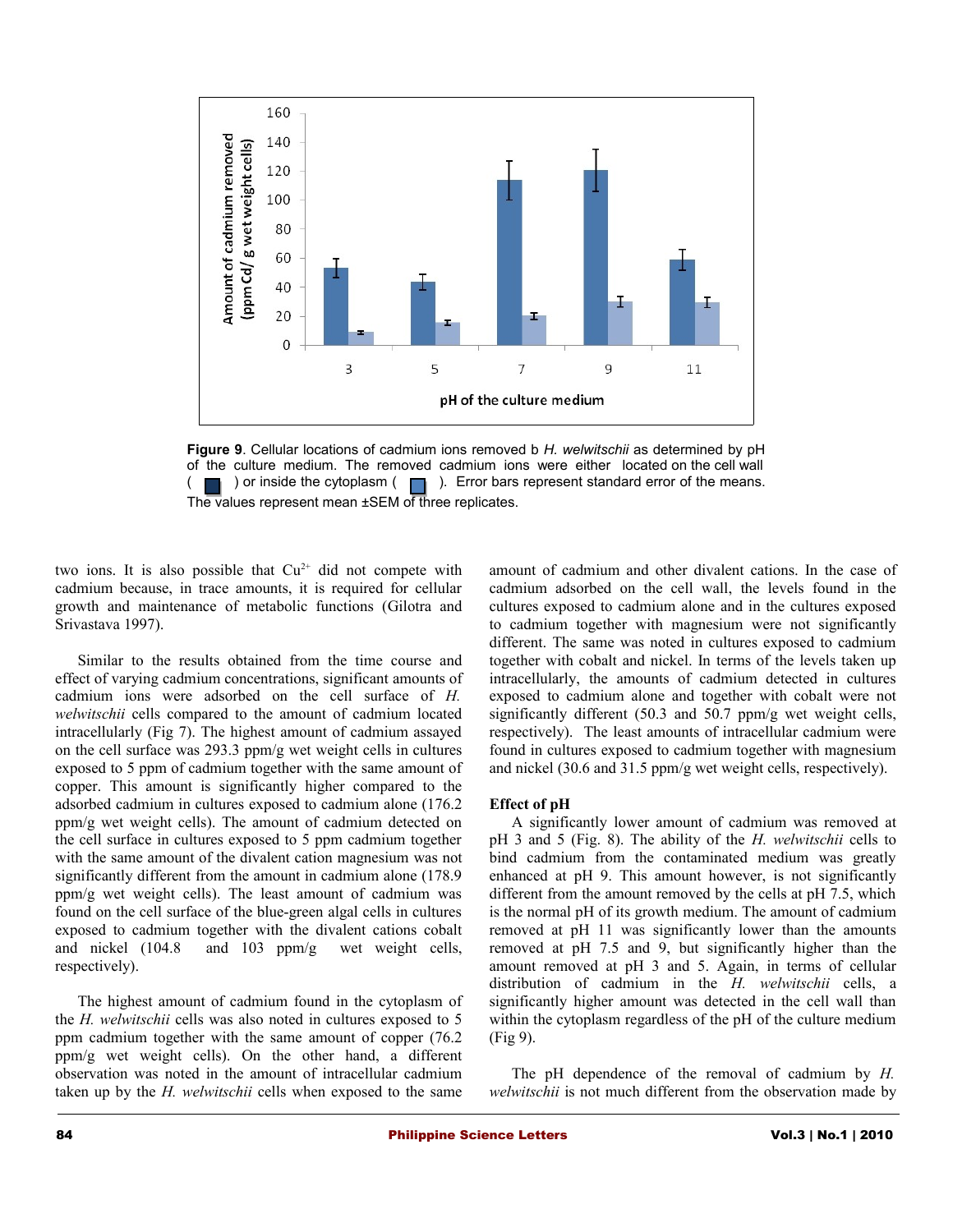Yilmaz and Ensari (2005) with the bacterium, *Bacillus circulans* strain EB1, where maximum cadmium removal by the cells was at pH 7.0. Most algal species show maximum concentration factor values between pH 7.0 and 9.0 and this alkaline condition of the medium may allow more binding sites for cadmium. The significantly lower amount of cadmium removed by *H. welwitschii* when exposed to pH 3.0 and 5.0 is similar to the reduced binding reported by Brady and Duncan (1994) for copper by *Saccharomyces cerevisiae*. This is probably because, at low pH values protons compete with the cations for binding sites, thus lowering the extent of biosorption (Ahuja et al. 1997).

The results of this study have shown that under controlled laboratory conditions, the binding of cadmium by *H. welwitschii* cells is directly proportional to the available concentration of cadmium in the medium up to a concentration of 10.0 ppm. It is also time-dependent in the initial phase of binding and is optimum at pH 9. The presence of  $Cu^{2+}$  greatly increased the amount of cadmium bound to the cells, while other divalent cations such as  $Co^{2+}$ ,  $Mg^{2+}$ , and  $Ni^{2+}$  had the opposite effect. However, there are still uncertainties regarding the potential use of *H. welwitschii* in bioremediation since an efflux mechanism was noted in this study. More work must be done, which will look into utilizing the binding capability of the organism while at the same time eliminating the efflux mechanism, so that it can be harnessed as a bioremediation agent for cadmium.

# **ACKNOWLEDGEMENT**

The authors wish to thank the Department of Science and Technology -Engineering and Science Education Project (DOST-ESEP) for providing financial assistance to the study and the Natural Sciences Research Institute – University of the Philippines Diliman for the cultures and use of facilities**.**

# **REFERENCES**

- Ahuja P, Gupta R, Saxena RK. *Oscillatoria anguistissima*: a promising  $Cu^{2+}$  biosorbent. Curr Microbiol 1997; 35:151-154.
- Alluri HK, Ronda SR, Settaluri VJ, Singh J, Bodili SV, Venkateshwar P. Biosorption: an eco-friendly alternative for heavy metal removal. African J Biotech 2007; 6:2924-2931.
- Berger B, Dallinger R, Thomaser A. Quantification of metallothioneins as a biomarker for cadmium exposure in terrestrial gastropods. Environ Toxicol 1995; 14:781-791.
- Brady, D, Duncan, JR. Bioaccumulation of metal cations by S*accharomyces cerevisiae*. Appl Microbiol Biotechnol 1994; 7:75-124.
- Carr HP, Cariño FA, Yang MS, Wong MH. Characterization of the cadmium-binding capacity of *Chlorella vulgaris.* Bull Environ Contam Toxicol 1998; 60:433-440.
- Chen H, Pan S. Bioremediation potential of spirulina: toxicity and biosorption studies of lead. Journal of Zhejiang University SCIENCE 2005; 6B(3):171-174.
- Choi SB, Yun YS. Lead biosorption by waste biomass of *Cornyebacterium glutamicum* generated from lysine fermentation process. Biotech Letters 2004; 26:331-336.
- Ferris FG. Metallic ion interactions with the outer membrane of gram-negative bacteria, In: Beveridge, TJ and Doyle, RJ, (eds). Metal Ions and Bacteria. USA: John Wiley & Sons, 1998:301-307.
- Gardea-Torresdey JL, Arenas JL, Francisco NMC, Tiemann KJ, Webb R. Ability of immobilized cyanobacteria to remove metal ions from solution and demonstration of the presence of the metallothionein genes in various strains. J Hazardous Subst Res 1998; 1:1-18.
- Gilotra U, Srivastava S. Plasmid-encoded sequestration of copper by *Pseudomonas picketti* strain US321. Curr Microbiol 1997; 34:378-381.
- Gnassia-Barelli M, Romeo M. Metal uptake by different species of phytoplankton in culture. Hydrobiologia 1985; 123:205-209.
- Gupta R, Ahuja P, Khan S, Saxena RK, Mohapatra H. Microbial biosorbents: meeting challenges of heavy metal pollution in aqueous solutions. Curr Science 2000; 78:967-973.
- Hamdy AA. Biosorption of heavy metals by marine algae. Curr Microbiol 2000; 41:232-238.
- Hamer DH. Metallothionein. Annu Rev Biochem 1986; 55:913-951.
- Harr HP, Cariño FA, Yang MS, Wong MH. Characterization of the cadmium-binding capacity of *Chlorella vulgaris*. Bull Environ Contam Toxicol 1990; 60:433-440.
- Houot L, Floutier M, Marteyn B, Michaut M, Picciocchi A, Legrain P, Aude JC, Cassier-Chauvat C, Chauvat F. Cadmium triggers an integrated reprogramming of the metabolism of *Synechocystis* PCC6803, under the control of the Slr1738 regulator. BMC Genomics 2007; 8:350-366.
- Jain RK. Copper-resistant microorganisms and their role in the environment. World J Microbiol Biotechnol 1990; 6:356-365.
- Kapoor A, Viraraghavan T. Heavy metal biosorption sites in *Aspergilus niger*. Bioresource Technology 1997; 61:221-227.
- Lee LH, Lustiman B, Murray S, Koepp S. Effect of selenium on the growth of the cyanobacterium *Anacystis nidulans.* Bull Environ Contam Toxicol 1999; 62:591-599.
- Liu T, Golden JW, Giedroc DP. A Zinc(II)/Lead(II)/Cadmium(II)-inducible operon from the cyanobacterium *Anabaena* is regulated by AztR an R3N ArsR/SmtB metalloregulator. Biochem 2005; 44:8673-8683.
- Macfie SM, Welbourn PM. The cell wall as a barrier to uptake of metal ions in the unicellular alga *Chlamydomonas reinhardti* (Chlorophyceae). Arch Environ Contam Toxicol 2000; 39:413-419.
- Nagano T, Miwa M, Suketa Y, Okada S. Isolation, physiochemical properties and amino acid composition of